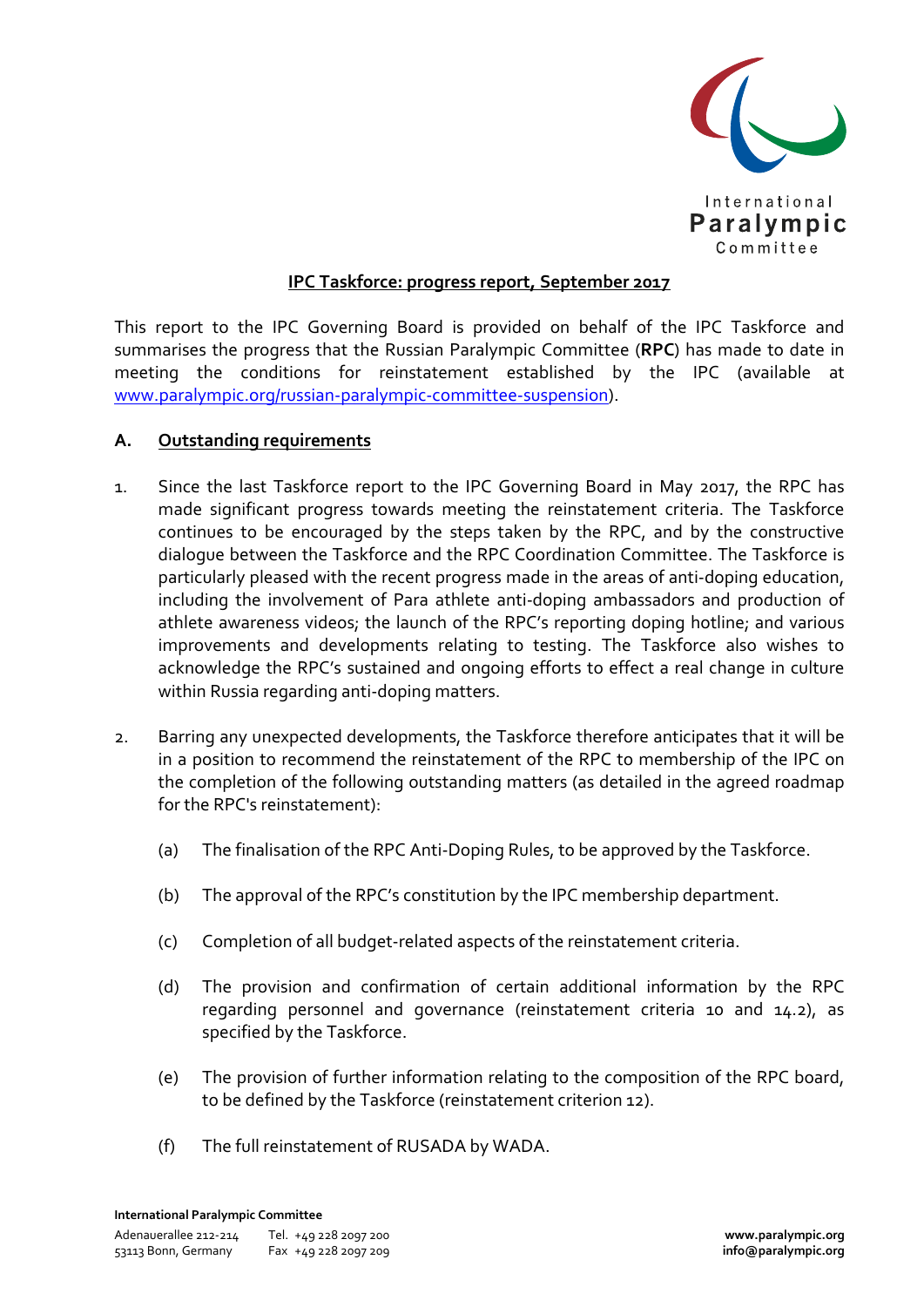

- (g) The provision of an official response specifically and adequately addressing the findings made by Professor McLaren, including the findings of an institutionalised and wide-ranging doping conspiracy and cover-up, and the involvement in that scheme of (among others) officials from the Ministry of Sport, the Centre of Sports Preparation of National Teams of Russia, and the FSB.
- 3. The Taskforce anticipates that the outstanding requirements in 2(a) to (e), above, can be met within a reasonably short timescale. However, as mentioned in both the February and May 2017 reports, the Taskforce has significant concerns as to the lack of any material progress regarding the provision of an official response from the Russian authorities adequately addressing the findings made by Professor McLaren (which is also a requirement of the WADA roadmap for the reinstatement of RUSADA, itself a reinstatement criterion for the RPC). As has been repeatedly communicated by the Taskforce, Professor McLaren's findings must be specifically addressed, whether by acknowledging the findings and tackling the problems, or by properly rebutting the findings. This is a fundamental requirement, as unless and until the problems that led to the RPC's suspension are fully understood and addressed, they cannot be fixed for the future. The Taskforce notes that there has presently been no such acknowledgement or acceptance, nor any proper rebuttal.
- 4. The Taskforce wrote to the Russian Minister of Sport on 6 June 2017 to again express its concerns as to the lack of progress on this fundamental issue, and to request additional information. It chased that letter on 22 August 2017, and a response was received on the day of the Taskforce meeting on 29 August 2017. This response failed to provide the necessary requested information, including in respect of the investigation carried out by the Ministry of Sport into the McLaren reports (which the Taskforce has been advised is 'for official use only' and cannot therefore be shared).

## **B. Recommendation**

- 5. Subject to the below, as the reinstatement criteria have yet to be met in full, the Taskforce is not presently in a position to recommend the reinstatement of the RPC and it therefore unanimously recommends that the RPC's suspension be maintained at this stage.
- 6. The Taskforce is, however, greatly encouraged by the RPC's progress, and is also conscious that the position of RUSADA (which will include WADA's own assessment of any response received from the Russian authorities relating to the findings made by Professor McLaren) is due to be considered at the WADA Foundation Board meeting in